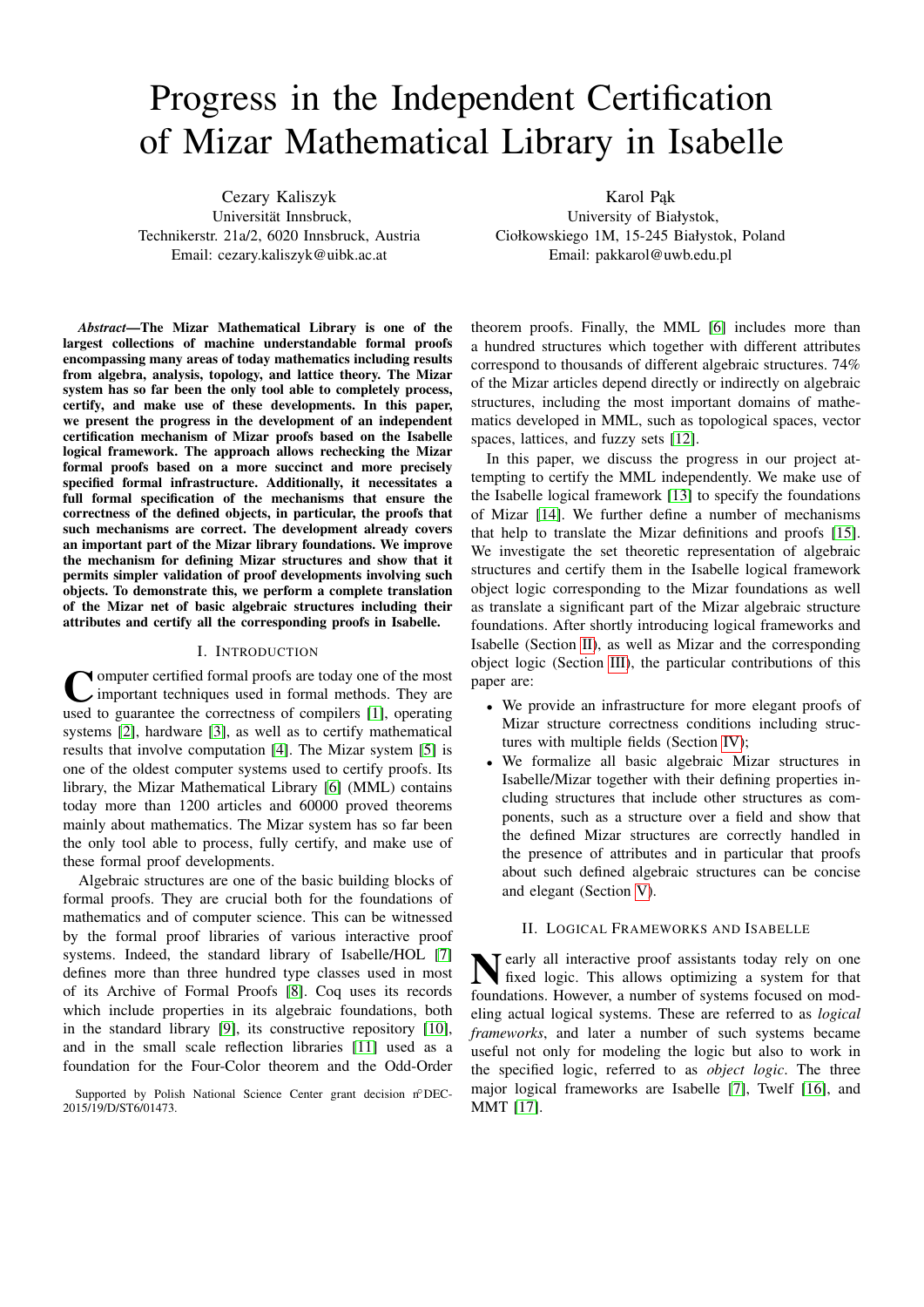Isabelle is today one of the proof systems with the largest libraries of formally proved theorems. It is based on a simple type theory with a shallow polymorphism that is implemented in a manually checked kernel. The meta logic provides the user with a set of primitives that makes it convenient to define object logics. The most developed object logics are higherorder logic, untyped set theory, and Lamport's temporal logic of actions.

An Isabelle formalization consists of one or more theory files. A theory is a collection of definitions, proved theorems, and notations that allow nicer presentation of terms. An Isabelle definition introduces a new identifier that is equal or equivalent (equal as a boolean predicate) to a definition body. A theorem or lemma consists of the statement and the proof. For most of the proved theorems presented in the rest of the paper, we will omit the proofs, they are fully included in the development. Each abbreviation allows for convenient input or output syntax for more complicated terms, without introducing new definitions. These are useful if such a definition would always need to be unfolded and is nicer presented as folded to the user. Most Isabelle proofs are today written in the declarative Isar style [\[18\]](#page-8-17). There, intermediate statements are introduced using the have keyword and justified using proof methods. For the rest of the paper, the methods and tactics used for the justifications are not essential, it is important to note their correspondence to proof steps that are considered obvious for humans. Finally the assume keyword introduces assumptions in proof blocks and show is used to denote the goal that is local to the proof block that is to be checked by Isabelle.

#### III. MIZAR AND CORRESPONDING OBJECT LOGIC

<span id="page-1-0"></span>**M** izar is one of the pioneering systems for mathematics<br>formalization that is widely-used and still under active<br>daughave the Miner project from its beginning simed to development. The Mizar project from its beginning aimed to make a system for human readable formalization of mathematics, where:

- the proof style was designed to imitate style occurring in the informal mathematical practice,
- the type system tries to express how mathematicians use mathematical objects and how they categorize them.

Therefore, Mizar uses a rich type system and proof style, which makes formalization of mathematics more intuitive and human-readable than in other systems [\[19\]](#page-8-18), where the main idea of proofs is easy to observe [\[20\]](#page-8-19). Such situation occurs especially if the author of a formal proof puts additional effort to manually improve readability or uses dedicated tools [\[21\]](#page-8-20) that optimize the NP-complete problems of improving legibility [\[22\]](#page-8-21). Therefore, it is not surprising that the solutions used in Mizar have been an inspiration to implement the analogical solutions in other systems.

One of these pioneering works in this field was made by J. Harrison [\[23\]](#page-8-22) who explored the Mizar language. The result of this work was the environment Mizar Mode for HOL enabling writing proofs in a Mizar declarative way [\[24\]](#page-8-23). The similar solutions were implemented in other procedural proof

assistants, e.g., *Declare* [\[25\]](#page-8-24), *Isar language for Isabelle* [\[18\]](#page-8-17), *Mizar-light for HOL Light* [\[26\]](#page-8-25), miz3 *for HOL Light* [\[27\]](#page-8-26), *MMode for Coq or declarative proof language (DPL) for Coq* [\[28\]](#page-8-27). However, the similarity between these environments and Mizar system generally is limited to a few rules that are similar to the rules of the S. Jaskowski natural deduction style [\[29\]](#page-8-28), responsible for the universal quantifier introduction, the thesis indication, the implication elimination, the introduction of the reasoning by cases. It is worth emphasizing that the way of justification of the reasoning steps in these environments is based on tactics of the particular system that are very different from Mizar by (its equivalent can be found only in Mizar Mode for HOL [\[23\]](#page-8-22)).

Another significant advantage of the project Mizar, from the point of view of other formal systems, is the library of mathematical knowledge formalized in the Mizar system, MML. However, the exploration of these data requires the sophisticated language constructions and types of Mizar that do not have close equivalents in other systems.

The largest translation of Mizar has been done by Urban [\[30\]](#page-8-29) to the TPTP first-order language. Although this translation has covered the important part of the MML, it does not constitute the accurate representation of the Fraenkel operator and scheme [\[29\]](#page-8-28). Additional work on this solution has enabled the creation of the extensive theorems database of Mizar Problems for Theorem Proving (MPTP) that is used in the process of comparing the performance of leading systems of automatic theorem proving, as well as during the machine learning of the MizAR proof advice system [\[31\]](#page-8-30).

Kunčar [\[32\]](#page-8-31) has attempted to recover the Mizar system in the type system of HOL Light. This approach has enabled the translation of the first few simpler theories as transparent higher-order logic theories, however it is not applicable to the whole MML where the more advanced features of the Mizar system type are used. Difficult to reconstruct, are Mizar type mechanisms that check whether some type is a subtype of another type, generate the type of term base on types of subterm, which eliminate inconsistent instantiations and in consequence speed up the verification process. Additionally, two equal terms in Mizar can possess two incompatible types (e.g., see reconsider [\[33\]](#page-9-0)).

The statements of the theorems in the whole MML have been exported to the MMT logical framework [\[34\]](#page-9-1). This allows the use of various MMT services for MML, such as searching the library or providing proof advice, however does not include an independent verification of the proofs or proof automation.

Isabelle already has an object logic Isabelle/ZF [\[35\]](#page-9-2) based on set theory. Already the foundational axioms of ZF differ from those of Tarski-Grothendieck, and the type system introduced by Mizar is very different from any of the existing object logics in Isabelle. Furthermore, the library of Isabelle/ZF and the automation provided is quite different from that of the proposed research.

We defined an object logic that provides Mizar-like foundations in [\[14\]](#page-8-13). Here, we briefly remind its construction. As the foundations of Mizar are based on Jaskowski first-order ´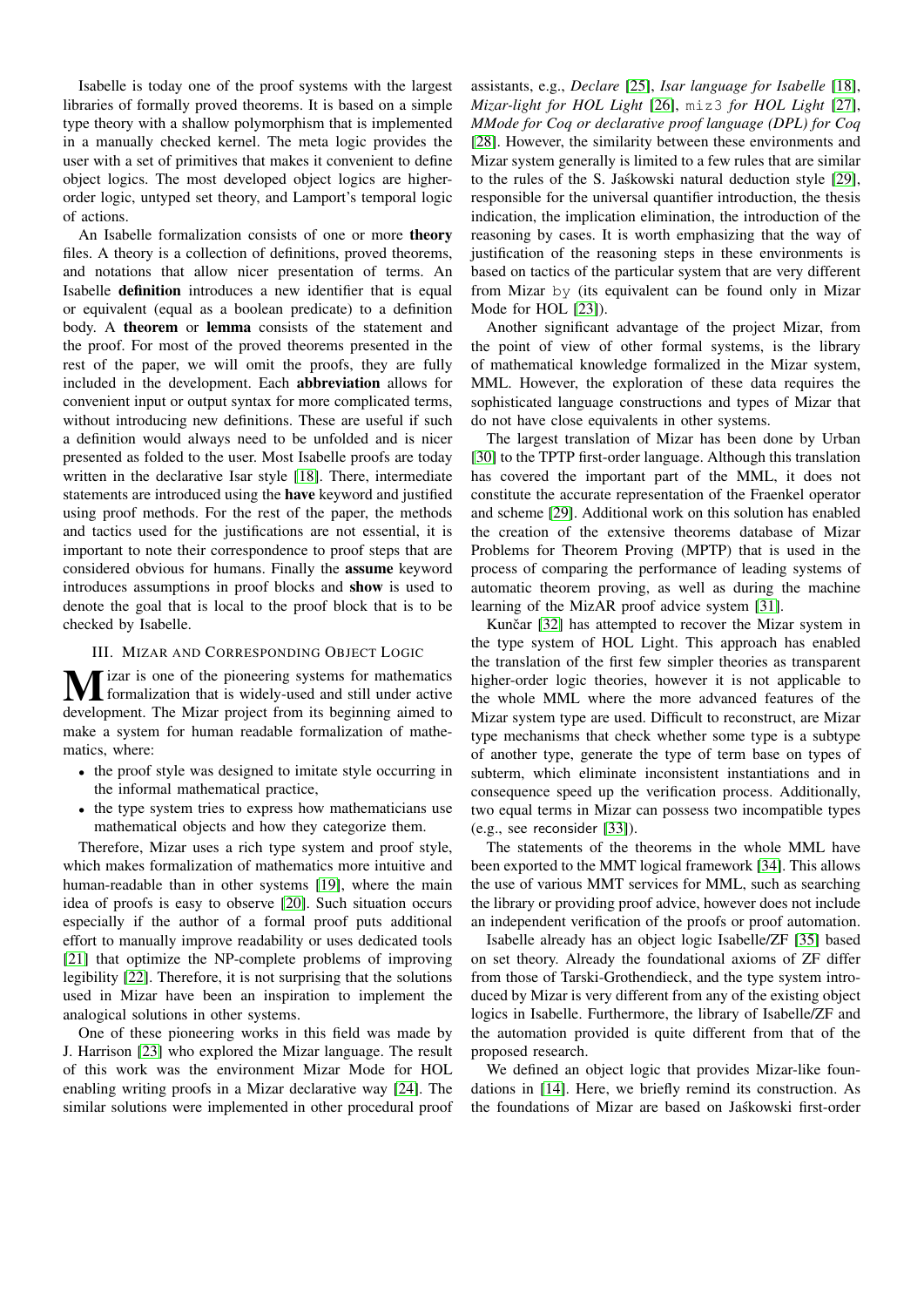natural deduction, we start with the Isabelle/FOL object logic. We introduce one meta-level type for Mizar sets and one for Mizar types. We introduce the constants that correspond to sets being of particular types and to combine types (the Mizar soft type system allows intersection types [\[36\]](#page-9-3)), the indefinite description operator, as well as the axioms that specify these constants. With the Isabelle syntax mechanisms, we allow defining Mizar like syntax for statements and definitions, which can later be used to specify the Tarski-Grothendieck foundations of set theory and translate the first few articles of the MML.

#### IV. STRUCTURE REQUIREMENTS

<span id="page-2-0"></span>F ormalizations of computer systems often need to refer<br>to mathematical structures. In informal computer science to mathematical structures. In informal computer science practice, such proofs typically use ordered tuples for such structures. For example  $\langle G, +, 0 \rangle$  could be an additive group and  $\langle G, \cdot, 1 \rangle$  a multiplicative one. In the informal approach, the expression "the group  $\langle G, +, 0 \rangle$ " provides two kinds of information simultaneously: a signature and its properties. The signature says that it is a structure containing the set  $G$ , a binary operation + and a given element of the set 0. The properties are given as three group axioms. A formal approach to reason about such structures taken by the Mizar system attempts to avoid independent definitions of variants of structures (such as semi-group, monoid, or abelian groups) by specifying the signature separately from the adjectives that correspond to the properties of the structure.

#### *A. Structure Element Interpretation*

Every Mizar structure signature called *structured type* is defined as a set of assignments. Each assignment is of the form  $sel \rightarrow spec$ , where sel is a unique structure element label (called selector in the Mizar language) and spec is the specification of the type of the respective element of the structure. The signature of a group is the addLoopStr structure. It is specified in MML as follows:

struct (ZeroStr,addMagma) addLoopStr (# carrier -> set, addF -> BinOp of the carrier, ZeroF -> Element of the carrier #);

where for example addF -> BinOp of the carrier denotes that  $+$  is a binary operation on the field carrier. The list of structures given in parentheses immediately after the struct keyword, namely ZeroStr, addMagma are the names of previously defined structures which contain the element 0 (ZeroStr) and a set with the binary operator (addMagma) respectively.

An Isabelle formalization of a structure type gives rise to a structure prototype. Each instance of the prototype will be a partial function, with the value corresponding to the selector having the respective type specified in the structure prototype. Definitions of this kind, even if common in informal practice, contain a recursive call. The specification can refer to other parts of the structure (in the above example addF

in addLoopStr is a binary operation of the carrier). To specify this in Isabelle we further need a meta-level function which for a given object of structured type and a selector as arguments returns the term present in the object:

definition TheSelectorOf (the \_ of \_ 190) where func the sel of Term  $\rightarrow$  object means  $\lambda$ it. for T be object st [sel, T] in Term holds it  $=$  T

In order to use such functions in the context of structures, the actual specifications cannot be simply types, but rather functions that for a given object of a structured type as an argument returns the type. In particular, the addF element specification needs to be defined as  $\lambda$ S. BinOp-of the carrier of S. To achieve a more Mizar like formulation addF -> BinOP-of' the' carrier we further introduce abbreviations for the types with arguments:

abbreviation  $\text{TheS (the'' }_{-})$  where

TheS  $\equiv$   $\lambda$ selector Term. the selector of Term

abbreviation BinOp\_of (BinOp-of" \_) where BinOp-of'  $X \equiv \lambda$ it. BinOp-of X(it)

This allows representing all assignments of the form  $selector \rightarrow specification$  as a unary predicate (corresponding to the Isabelle definitions of attributes) which describes all partial functions that are the instances of the structure prototype. To allow the computation of the selector of it we add the condition that the selector is in its domain.

**definition** field  $($   $\rightarrow$   $\,$  91) where sel  $\rightarrow$  spec  $\equiv$  define-attr ( $\lambda$ it. the sel of it be spec(it)  $\&$  sel in dom it)

We can finally define actual structure prototypes. A new structure prototype in Isabelle corresponds to a Mizar mode (non-empty type) which is a partial function that satisfies all the constraints specified in the fields:

```
abbreviation(input) struct (struct \lbrack = [10,10] 10)
 where struct Name Fields \equiv(Name \equiv define_mode(\lambdait.
      it be Function & it is Fields))
```
The original  $addLoopStr$  can now be fully formally specified, using a syntax that is very similar to the Mizar original, while at the same time allowing a complete certification:

definition struct addLoopStr  $(\text{# carrier} \rightarrow \text{set}';$  $addF \rightarrow BinOp-of'$  the' carrier; ZeroF  $\rightarrow$  Element-of' the' carrier  $\#$ )

#### *B. Non-emptiness of Structure Types*

A definition of a structure prototype in Mizar provides not only the information about the types of the elements described by the signature but also ensures that there is at least one element of the structure type. For this, the Mizar checker verifies that all the defined structure specifications are non-empty. In Isabelle, we need to actually give a formal proof that the structure exists. We can achieve this by using the Hilbert choice operator  $\epsilon$ , providing for each assignment of the form selector  $\rightarrow$  specification the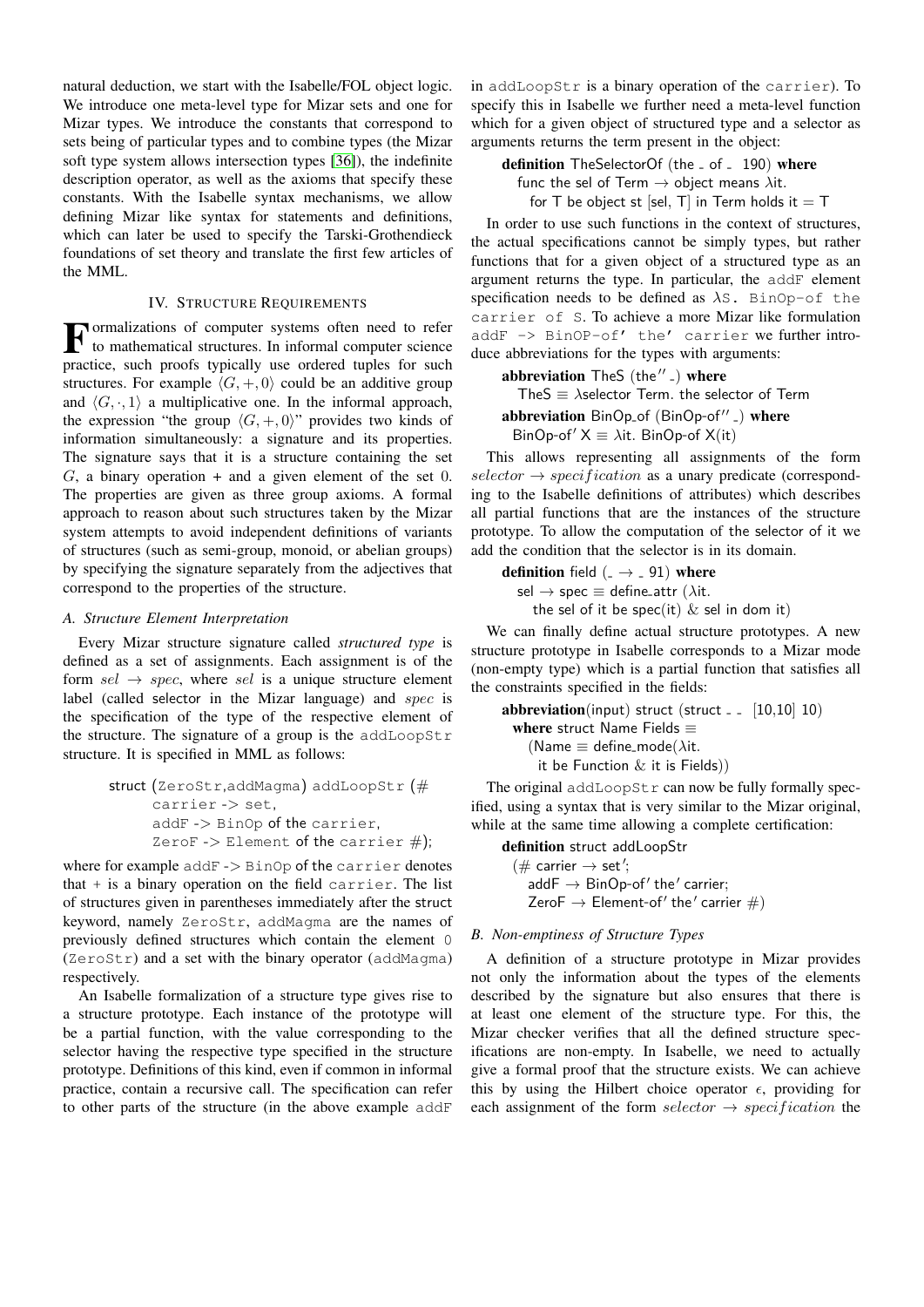pair  $\langle selector, \epsilon (specification) \rangle$ . In case of the considered addLoopStr structure prototype, we can use:

term {[carrier, the set]}∪ {[addF, the BinOp-of the set]}∪ {[ZeroF, the Element-of the set]}

Proofs of non-emptiness require a lot of effort especially with structures with more elements (some structures have as much as 12 elements). Such proofs ignore the non-emptiness proofs from the structure ancestors. We will, therefore, propose in the next Subsection [IV-C](#page-3-0) a mechanism able to extend an object by the missing elements possibly changing their order. This is desired because a structure definition also implicitly defines:

- the attribute strict which means that the domain of the object contains precisely the selectors indicated in the definition and no other selectors;
- the restriction operation which restricts an object to its strict domain.

Therefore, we provide a scheme for defining the correctness of structures. We present this lemma as well as the majority of lemmas in the paper without proofs which can be found in the development.

lemma struct-scheme:

assumes df:

 $S \equiv$  define\_mode( $\lambda$ it. it be Function  $\&$  it is Fields) and ex:

ex X be Function st X is Fields  $\&$  dom  $X = D$ 

and monotone: for X1 be Function st X1 is Fields holds D ⊆ dom X1

and restriction: for X1 be Function st X1 is Fields holds X1|D is Fields

shows (x be S iff (x be Function  $\&$  x is Fields))  $\&$ 

Ex ( $\lambda$ x. x be S) & domain\_of S = D &

(for X be S holds

the\_restriction\_of X to S be (strict S)  $\parallel$  S)

which given the subproofs for the existence condition  $ex$  and monotonicity monotone allows showing the correctness of the domain\_of definition (i.e. existance and uniqueness) for the defined structure  $S$ , additionally deriving the equality domain\_of  $S = D$ , where

definition domain\_of (domain'\_of \_ 200) where func domain\_of  $M \rightarrow$  set means ( $\lambda$ it. (ex X be M st it = dom X) &

(for X be M holds it  $\subseteq$  dom X))

Furthermore, by proving the restriction definition to the equality, we get the information that  $X \perp \text{domain\_of } S$  is of the structured type of S which has the attribute strict, if X is of the structured type of S, which completes the definition

definition restriction (the'\_restriction'\_of \_ to \_ 190) where

func the\_restriction\_of X to Struct  $\rightarrow$ strict Struct  $\parallel$  Struct equals X | domain-of Struct

where the definition of strict is as follows

**definition** strict :: Mode  $\Rightarrow$  Attr (strict  $=$  200) where attr strict M means

 $(\lambda X, X)$  be M & dom  $X =$  domain-of M)

### <span id="page-3-0"></span>*C. Recursive Structure Correctness Conditions*

As discussed in the previous section, the struct\_scheme lemma assumptions can be used to show the non-emptiness of a defined structure type S. However, the assumptions about each ancestor A of the structure are insufficient to be usable as part of the proof for S. In particular, there is no condition that would correspond to restriction, which could give the information which extensions of A (the extensions of the function that describe the object instance) satisfy all the assignments of A. For this reason, we propose a version of the assumption in struct\_scheme with the additional fourth correctness condition

definition struct\_well\_defined :: Attr  $\Rightarrow$  Set  $\Rightarrow$  o  $($   $\le$  well defined on  $\lfloor 10, 10 \rfloor$  200) where Fields well defined on  $D \equiv$ (ex X be Function st X is Fields  $\&$  dom  $X=$ D) & (for X1 be Fields Function holds  $D \subseteq$  dom X1)  $&$  (for X1 be Fields Function holds X1|D is Fields)  $&$  (for X1 be Fields||Function, X2 be Function st  $D \subseteq$  dom X1 & X1  $\subseteq$  X2 holds X2 is Fields) This allows a weaker defining lemma assumption lemma struct-well-defined: assumes df:  $S \equiv$  define\_mode( $\lambda$ it. it be Function  $\&$  it is Fields) and well: Fields well defined on D shows (x be S iff (x be Function  $\&$  x is Fields))  $\&$ Ex ( $\lambda$ x. x be S) & domain\_of S = D & (for X be S holds (the\_restriction\_of X to S) be (strict S)  $\parallel$  S)

With these modifications, we can show that an existing list of assignments specified for the domain D can be modified by adding a new selector  $\rightarrow$  specification pair assuming that the selector is not present in D so far, and the specification uses the selectors of D. An example lemma that allows extending a structure is:

theorem Fields-add-argM1: assumes Fields well defined on D and selector<sub>-1</sub> in D and not (selector in D) and for  $X1$  be Fields Function holds ex S be M1 (the selector<sub>-1</sub> of X1) st True shows Fields | (selector  $\rightarrow \lambda S$ . M1 (the selector<sub>-1</sub> of S))

well defined on D ∪ {selector}

This can now be practically used to simplify the nonemptiness proof of addLoopStr using the previous proof of the well-definedness of addMagma over the set {carrier}∪ {addF} as follows:

lemma addLoopStr-well:  $(\text{# carrier} \rightarrow \text{set}';$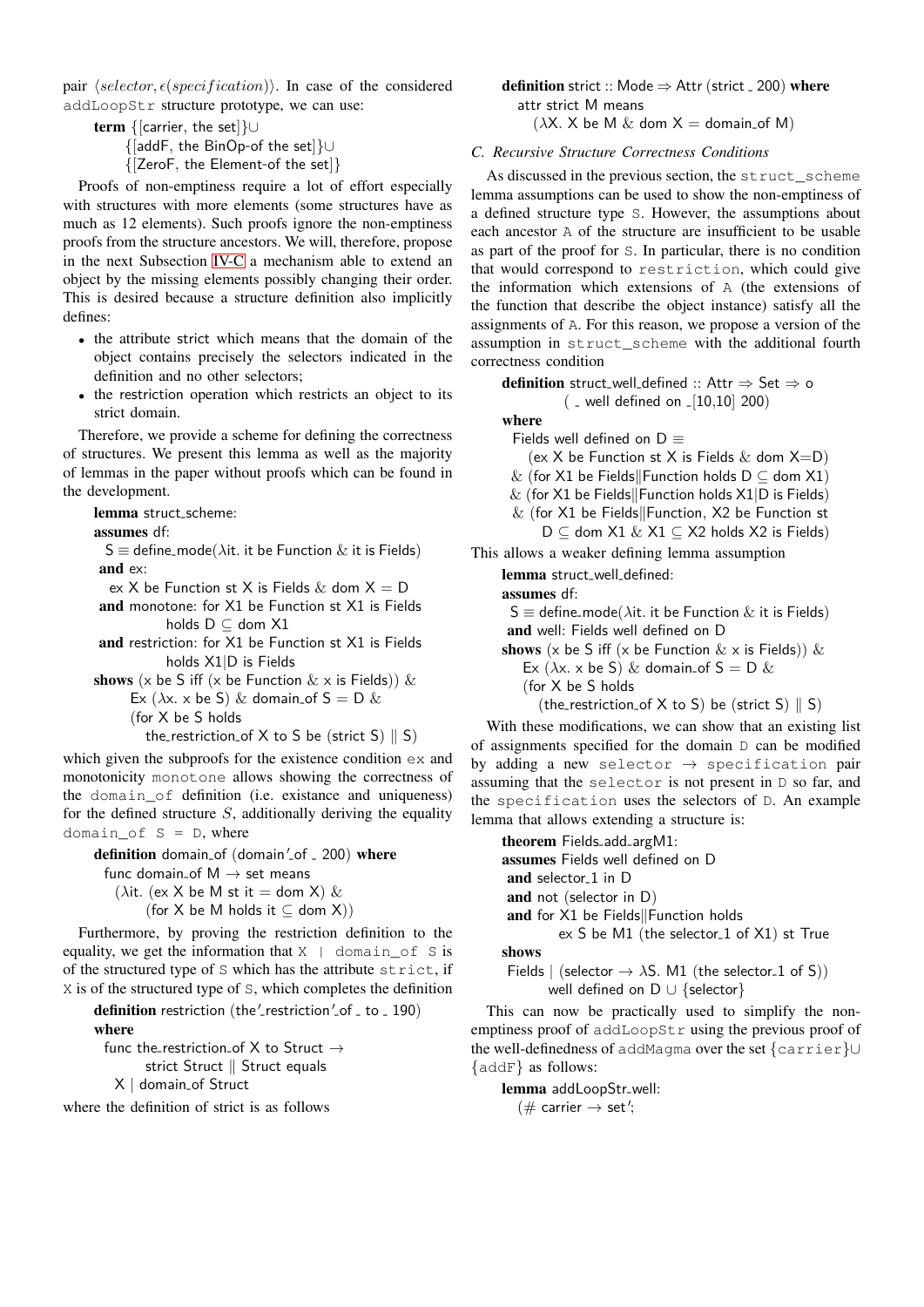

<span id="page-4-1"></span>Figure 1. Net of the basic algebraic structures in the Mizar Mathematical Library following [\[37\]](#page-9-4). The presented ones have already been covered in our formalization. The arrow captions indicate the added selectors. Solid lines indicate the use of the ancestor structure in the well-definedness proofs, and dashed lines indicate that the ancestor structure is omitted in the proofs.

```
addF \rightarrow BinOp-of' the' carrier;
      Zero\mathsf{F} \to \mathsf{Element}\text{-}\mathsf{of}' the' carrier \#)
  well defined on {carrier} ∪ {addF} ∪ {ZeroF}
proof (rule Fields-add-argM1[OF addMagma-well])
 show carrier in {carrier} ∪ {addF}
   by (simp add:string)
 show not ZeroF in {carrier} ∪ {addF}
   by (simp add:string)
 show for X1 be addMagma_fields Function holds
        ex it be Element-of-struct X1 st True
 proof
  fix X1 assume X1 be addMagma-fields Function
  hence the carrier of X1 be set using field by auto
   thus ex it be Element-of-struct X1 st True
     using subset<sub>-1-def-1</sub> by blast
 qed
qed
```
where the proof only needs to use the non-emptiness of the type Element of set. Furthermore, the fact that the carrier is a member of {carrier} ∪ {addF}, as well as the fact that ZeroF is not a member of {carrier}∪{addF} can both be handled completely automatically by the simplifier in all such proofs.

The well-definedness of addLoopStr does not need to rely on that of the addMagma ancestor. One could instead extend the list of assignments of ZeroStr by addF  $\rightarrow$ BinOp-of' the' carrier and change the order. For this purpose we provide the lemma:

theorem well-defined-order:

assumes  $\bigwedge X$ . X is Fields1 iff X is Fields2 and Fields1 well defined on D1 shows Fields2 well defined on D1

The components described above are sufficient to define all the MML structures (the basic ones are presented in Fig. [1\)](#page-4-1). The construction follows the recursive element addition approach.

Even if the addLoopStr proof refers to its ancestors, the inheritance information is not provided again by structSchemeWell. The Mizar system allows indicating this information directly in the structure definition by giving a list of all ancestors. In our approach, it is possible to prove a structure inheritance. Such proofs can be always automatically performed by the simplifier.

theorem addLoopStr-inheritance: assumes X be addLoopStr shows X be addMagma & X be ZeroStr using addLoopStr addMagma ZeroStr assms by simp

V. NET OF BASIC ALGEBRAIC STRUCTURES

<span id="page-4-0"></span>**M** izar structures together with the inheritance mecha-<br>nisms significantly facilitate the formalization of computer systems and various domains of mathematics, as well as combining them. For this reason, structures are a challenge for our project, especially the struct\_0 article which defines the elementary structures and their operations.

MML contains today 168 structure signatures. Structure signatures form a net because of multiple inheritances. Nevertheless, 135 of the signatures inherit from 1-sorted, namely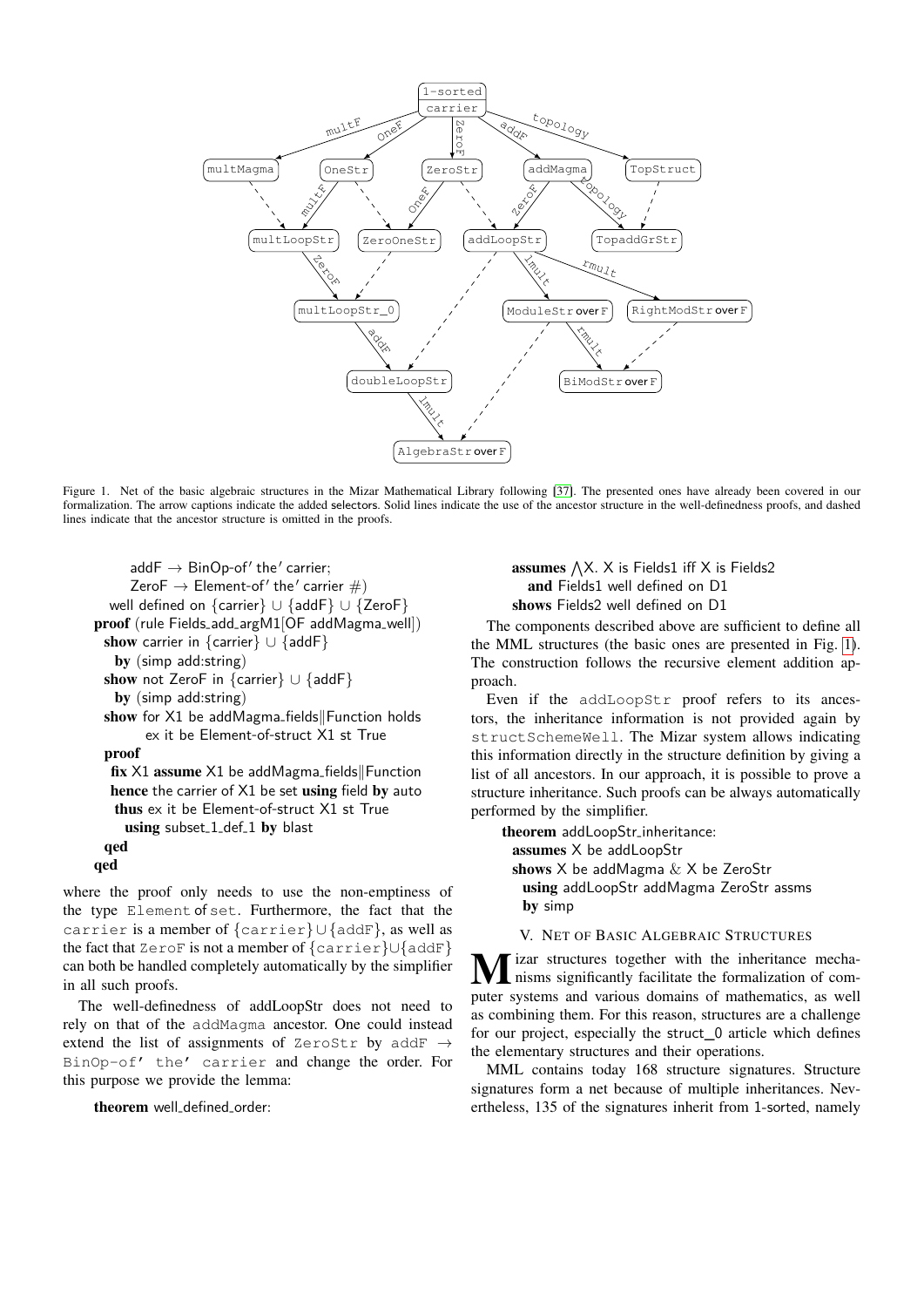

<span id="page-5-0"></span>Figure 2. The net of doubleLoopStr structure signature ancestors in the MML. For each node, the adjectives required to define a field as well as the unary and binary operations performed on the elements, are listed below.

the signature of structures that contain a carrier which includes some examples in most developed domains of mathematics in the MML, such as algebra, topology, and the theory of lattices. The basic structures are depicted in Fig. [1.](#page-4-1) These 15 signatures are the direct ancestors of 57 other structure signatures in the MML. Furthermore, these 15 are directly used to define 293 Mizar types (this includes non-expandable types [\[36\]](#page-9-3)), 291 attributes, 962 functors, and 91 predicates.

As structure signatures are mostly used with adjectives, we reformalize the chosen structures along with their attributes to demonstrate that they can be used efficiently in subsequent proofs. In the paper we focus on doubleLoopStr, defined in the MML article ALGSTR\_0:

```
struct (addLoopStr, multLoopStr_0)
  doubleLoopStr (#
     carrier -> set,
     addF -> BinOp of the carrier,
     ZeroF -> Element of the carrier,
     multF -> BinOp of the carrier,
     OneF -> Element of the carrier #)
```
that inherits from both addLoopStr and multLoopStr\_0, i.e., the signatures of additive and multiplicative groups, respectively. The doubleLoopStr structure is also the direct ancestor of the signature or ModuleStr over F used in vector space domains, where  $F$  represents the set of scalar values. A correct definition of ModuleStr over F permits us to verify our model and our approach for structures parametrized by other structures.

#### *A. Field Formalization*

For our formalization of the signature and basic properties of fields, it was necessary to adapt 20 MML articles. Our reformalization focused on the articles STRUCT\_0, GROUP\_1,

RLVECT\_1, ALGSTR\_0, VECTSP\_1, which define all the ancestors of a field (doubleLoopStr), and the main adjectives used in the field definitions, as well as the basic binary and unary operations. In particular we completely cover ALGSTR\_0 in Isabelle/Mizar, which includes 43 functor and predicate definitions (including 13 correctness condition proofs), 72 registrations: non-emptiness of types and relations between groups of adjectives defined on structures, and 6 signatures including

#### definition

struct doubleLoopStr (#  $\text{carrier} \rightarrow \text{set}';$  $addF \rightarrow BinOp-of'$  the' carrier;  $multF \rightarrow BinOp-of'$  the' carrier; OneF  $\rightarrow$  Element-of' the' carrier; ZeroF  $\rightarrow$  Element-of' the' carrier  $\#$ )

The signature can be used for more complex algebraic structures by extending it by appropriate adjectives. In particular we exactly imitate the MML definitions:

#### abbreviation

 $Ring \equiv$  Abelian | add-associative | right-zeroed | right-complementable | associative | well-unital | distributive | non empty-struct || doubleLoopStr

#### abbreviation

SkewField  $\equiv$  non degenerated  $|$ 

## almost-left-invertible  $\parallel$  Ring

## abbreviation

Field  $\equiv$  commutative  $\parallel$  SkewField

The adjectives used in the above definitions have been specified for the various ancestors of doubleLoopStr (see Fig. [2\)](#page-5-0). Such definitions have been moved to earliest possible structures as part of the MML refactoring. This allows easy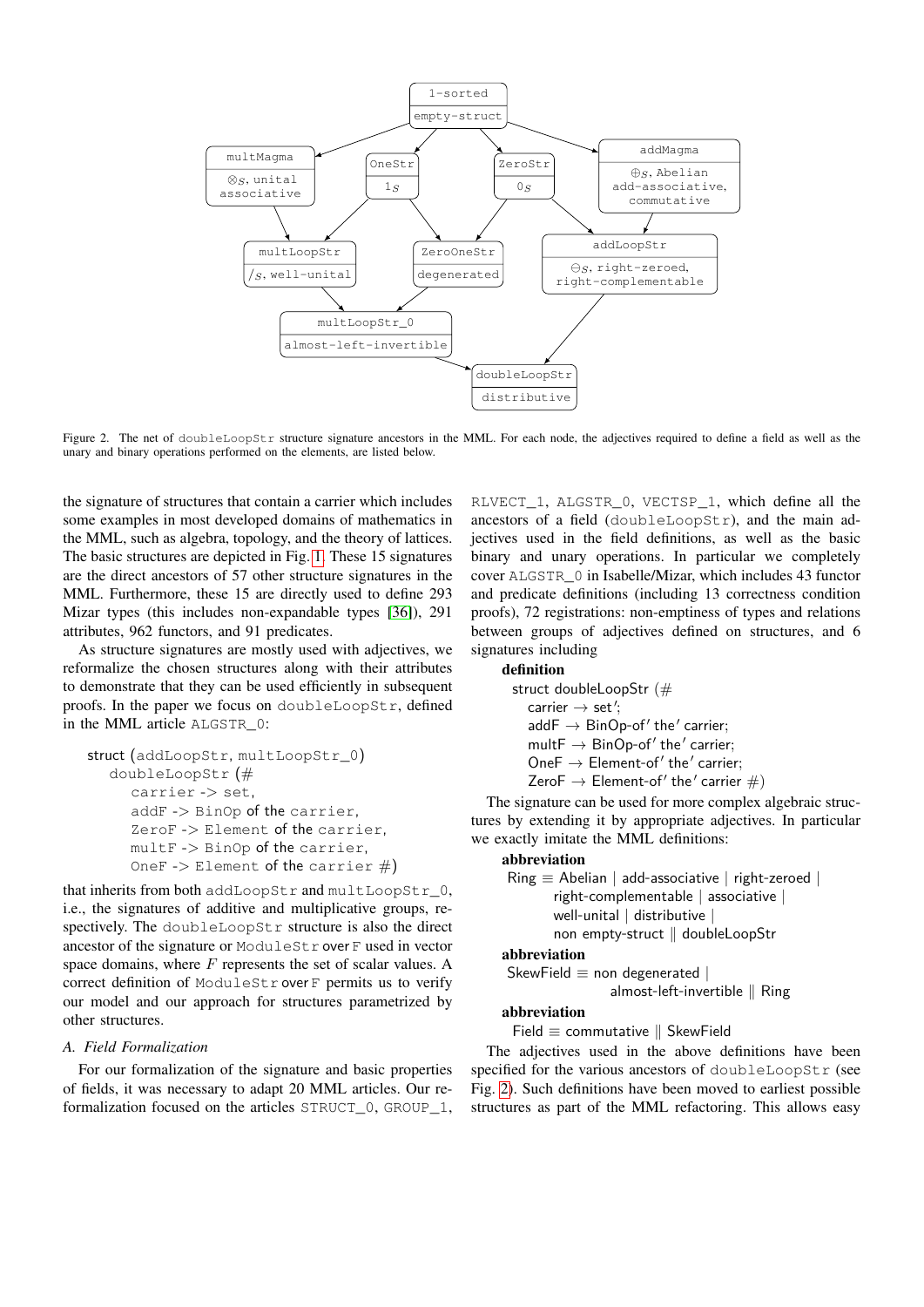```
definition
   let S be ZeroStr;
   func 0.S -> Element of S equals
       the ZeroF of S;
end;
definition
   let S be OneStri
   func 1.S -> Element of S equals
       the OneF of S;
end;
definition
   let M be addMagma;
   let x,y be Element of M;
   func x + y \rightarrow Element of M equals
       (the addF of M).(x,y);
end;
definition
   let M be multMagma;
   let x,y be Element of M;
   func x * y -> Element of M equals
       (the multF of M).(x,y);
end;
                                                                     definition struct 0 def-6 prefix (0 - 1000] 99) where
                                                                       func 0_S \rightarrow Element-of-struct S equals
                                                                         the ZeroF of S
                                                                     schematic<sub>-goal</sub> struct<sub>-0-def-6:</sub>
                                                                      assumes S be ZeroStr shows ?X
                                                                     definition struct<sub>-0-def-7-prefix</sub> (1 - [1000] 99) where
                                                                       func 1_S \rightarrow Element-of-struct S equals
                                                                         the OneF of S
                                                                     schematic_goal struct_0_def_7:
                                                                      assumes S be OneStr shows ?X
                                                                     definition algstr<sub>-0-</sub>def<sub>-1</sub> (\oplus<sub>--</sub> [66,1000,67] 66) where
                                                                       func x \oplus_M y \rightarrow Element-of-struct M equals
                                                                         (the addF of M) . (| \times , \vee |)schematic_goal algstr_0_def_1:
                                                                      assumes M be addMagma & x be Element-of-struct M
                                                                             & y be Element-of-struct M shows ?X
                                                                     definition algstr<sub>-0-</sub>def<sub>-18</sub> (\alpha \alpha<sub>-</sub> [96, 1000, 97] 96) where
                                                                       func x \otimes_M y \rightarrow Element-of-struct M equals
                                                                         (the multF of M) . (| \times , y |)schematic_goal algstr_0_def_18:
                                                                       assumes M be multMagma & x be Element-of-struct M
                                                                             & y be Element-of-struct M shows ?X
```
<span id="page-6-0"></span>Figure 3. Selected definitions of highlighted elements and binary operations in doubleLoopStr originally formulated in the MML and their Isabelle/Mizar reformulations.

```
definition
   let M be addLoopStr, x be Element of M;
   assume A1: x is left_complementable
                    right_add-cancelable;
   func -x -> Element of M means
      it + v = 0 M<sup>\cdot</sup>
end;
definition
   let M be multLoopStr, x be Element of M;
   assume A1: x is left_invertible
                     right_mult-cancelable;
   func /x -> Element of M means
      it * x = 1.M;
end;
                                                                  definition algstr<sub>-0-def-13 (\ominus_{-}- [1000, 86] 87) where</sub>
                                                                    assume x is left-complementable M \mid right-add-cancelable Mfunc \ominus_M x \rightarrow Element-of-struct M means
                                                                      (\lambdait. it \oplus_M x = 0_M)
                                                                  schematic_goal algstr_0_def_13:
                                                                    assumes M be addLoopStr
                                                                           x be Element-of-struct M shows ?X
                                                                  definition algstr_0_def_30 (\frac{\prime}{\prime} <sub>-</sub> [1000, 99] 98) where
                                                                    assume x is left-invertible_M | right-mult-cancelable_Mfunc /M \times \rightarrow Element-of-struct M means
                                                                       (\lambdait. it \otimes_M x = 1_M)
                                                                  schematic-goal algstr-0-def-30[rule-
format]:
                                                                    assumes M be multLoopStr
                                                                          x be Element-of-struct M shows ?X
```
<span id="page-6-1"></span>Figure 4. Selected conditional definitions of unary operations from ALGSTR\_0 originally formulated in the MML and their Isabelle/Mizar reformulation.

import of developed theories, which we want to now evaluate in Isabelle/Mizar. Consider the theory of additive groups. It is mostly defined over the structure addLoopStr with the adjectives add-associative, right\_zeroed right\_ complementable. As addLoopStr is an ancestor of the doubleLoopStr signature, this set of adjectives is a subset of that used for example for rings, therefore, properties of additive group can be used in the context of rings in the MML.

Moreover, Mizar allows the use of functors defined on ancestors with arguments of further types. We show the definitions of the selected elements and operations of doubleLoopStr, namely  $0, 1, +$ , and  $*$  are defined in Fig. [3.](#page-6-0) In Mizar, the patterns of the symbols are given in previously specified dictionaries, while in Isabelle these need to be given in the definition block. Furthermore, the definition is split into two parts: the pattern without the argument types and the definition theorems. This allows reducing the number of visible arguments corresponding to hidden arguments in Mizar, as well as allows interpreting conditional definitions (see Fig. [4\)](#page-6-1). The conditions need to appear in the pattern in the Isabelle/Mizar approach. More details are given in the Mizar\_defs theory file.

As case studies, we show that the proposed way to model structures and their inheritance is sufficient not only to define attributes and functors but also is adequate for imitating Mizarstyle formalization. For this purpose, we reformalize (so far manually) selected theorems that concern, e.g. the additive and multiplicative groups, and use them in the context of doubleLoopStr. Here we show a single selected proof of the statement that the product of two elements is zero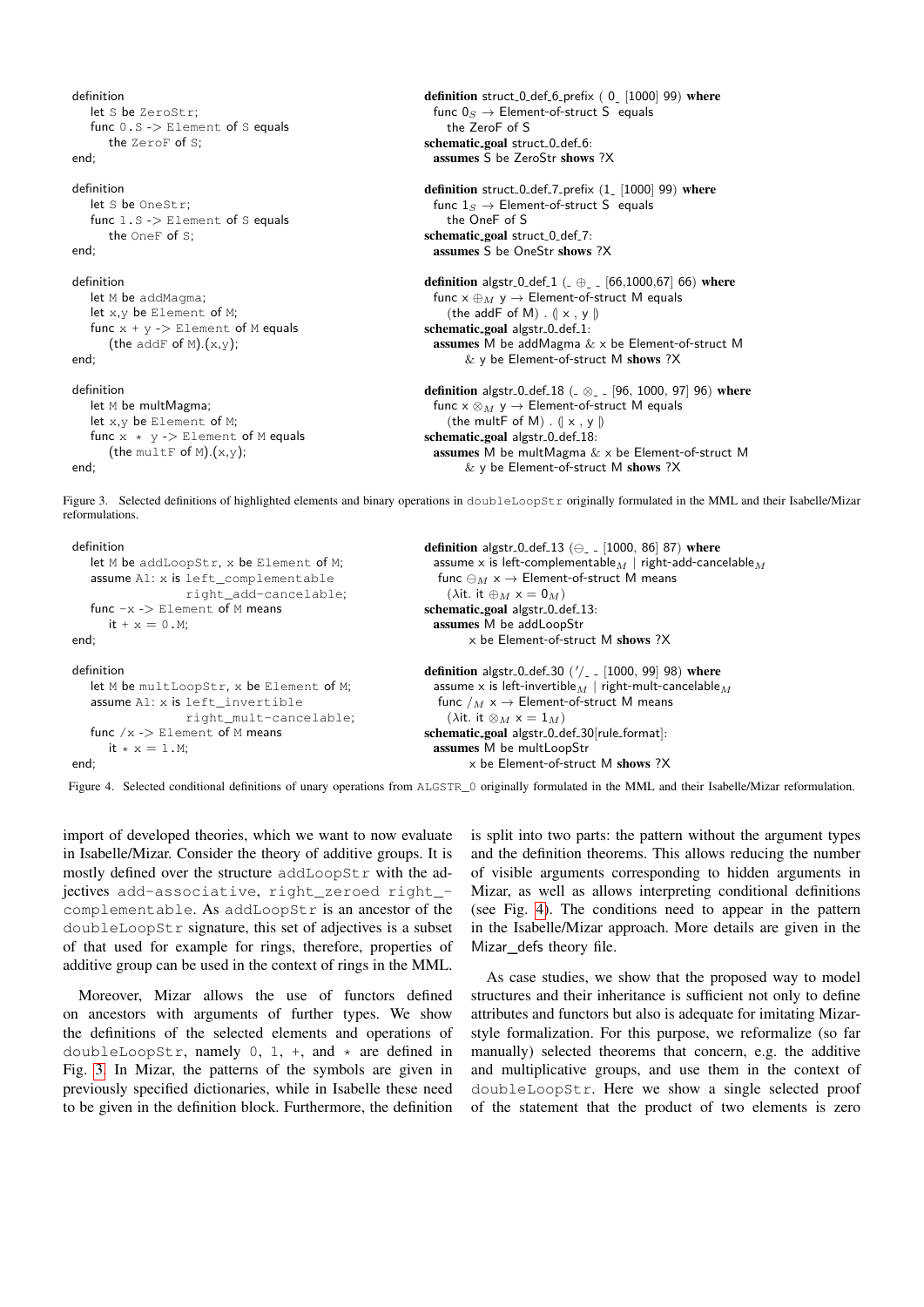```
theorem Th12:
    for F being add-associative right zeroed
        right_complementable associative commutative
        well-unital almost_left_invertible
        distributive non empty doubleLoopStr,
        x,y being Element of F holds
    x * y = 0.F iff x = 0.F or y = 0.Fproof
    let F be add-associative right zeroed
        right_complementable associative commutative
        well-unital almost_left_invertible distributive
        non empty doubleLoopStr,
        x be Element of F,
        y be Element of F;
    x \times y = 0. F implies x = 0. F or y = 0. F
    proof
        assume A1: x * v = 0.F:
        assume A2: x \leq 0.F;x'' * (0.F) = x'' * x * y by A1, GROUP_1:def 3
                       .=(1.F)*y by A2, Def10
                       := vhence thesis;
    end;
    hence thesis;
end;
                                                                                          theorem vectsp<sub>-1-th-12</sub>:
                                                                                            for F being add-associative | right-zeroed |
                                                                                                  right-complementable | associative | commutative |
                                                                                                  well-unital | almost-left-invertible |
                                                                                                  distributive | non empty-struct || doubleLoopStr,
                                                                                                x,y being Element-of-struct F holds
                                                                                              x \otimes_F y = 0_F iff x = 0_F or y = 0_Fproof(intro ballI)
                                                                                            fix F \times yassume T:F be add-associative | right-zeroed |
                                                                                                    right-complementable | associative | commutative |
                                                                                                    well-unital | almost-left-invertible |
                                                                                                    distributive | non empty-struct || doubleLoopStr
                                                                                                  x be Element-of-struct F
                                                                                                  y be Element-of-struct F
                                                                                            hence A:F be multLoopStr-0 F be multLoopStr F be ZeroStr
                                                                                            using doubleLoopStr multLoopStr_0 multLoopStr ZeroStr by auto
                                                                                            have \mathsf{I}: \times''^F be Element-of-struct F
                                                                                              using algstr_0_def_30[of F \times] T A by auto
                                                                                            have Z: 0_F be zero _F | Element-of-struct F
                                                                                              using struct_0_def_12_a[of F] struct_0_def_6[of F] A by auto
                                                                                           have x \otimes_F y = 0_F implies x = 0_F or y = 0_Fproof(rule impI,rule disjCI2)
                                                                                               assume A1:x \otimes_F y = 0assume A2:x < 0_Fhave x''^F \otimes_F 0_F = x''^F \otimes_F x \otimes_F yusing A1 group<sub>-1-def-3a</sub> T I by auto
                                                                                                also have \ldots = 1_F \otimes_F y using A2 vectsp_1_def_10 T by auto
                                                                                                also have \ldots = y using vectsp<sub>-1-reduce-2</sub> T A by auto
                                                                                                finally show y = 0_F using vectsp<sub>-1-reduce-3</sub> [OF - 1 Z]
                                                                                                  T vectsp<sub>1cl20</sub> by auto
                                                                                            qed
                                                                                            thus x \otimes_F y = 0_F iff x = 0_F or y = 0_F using
                                                                                              vectors p_1_{reduce_4[OF_T(T(3) Z] \text{ vectors } p_1_{reduce_3[OF_T(T(2) Z] \text{ vertices } P_1(P_2) \text{ vertices } P_2(P_3) \text{ vertices } P_3(P_4) \text{ vertices } P_4(P_5) \text{ vertices } P_5 \text{ vertices } P_6 \text{ vertices } P_6 \text{ vertices } P_7 \text{ vertices } P_7 \text{ vertices } P_8 \text{ vertices } P_1 \text{ vertices } P_6 \text{ vertices } P_1 \text{ vertices } P_1 \text{ vertices } P_1 \text{ vertices } P_1 \text{ vertices } P_1 \text{ vertices } P_1 \text{ vertices } P_1 \text{ vertices } P_1 \text{T vectsp<sub>1cl20</sub> by auto
                                                                                          qed
```
<span id="page-7-0"></span>

if and only if at least one of them is zero (see Fig. [5\)](#page-7-0). Note that the justification of steps refer to theories developed for multLoopStr\_0, multLoopStr, ZeroStr structures (see steps that use label A in justifications). Additionally, each such justification uses some of the attributes indicated in the step labeled by T.

We make use of Isabelle features to model the proofs in such a way that the Isabelle/Mizar language can be as close as possible to the Mizar one. This simplifies the comparison of both proofs. The proofs in our certification contain more steps than the Mizar ones. This is mainly due to the lack of the Mizar automation in our system, e.g., type inference, equational calculus [\[38\]](#page-9-5), definitional expansions [\[39\]](#page-9-6). Additionally, we still have to directly indicate the background information, such as registrations, that are processed automatically by Mizar. We are currently working on mechanisms that would reduce the numbers of additional steps required.

#### VI. CONCLUSION

We have presented the progress in our project aiming to independently certify Mizar proofs in the Isabelle logical framework. The proposed recursive approach to structures allows more readable proofs of well-definedness, as well as a

more concise way to specify structure inheritance. We verified the provided mechanisms by reformalizing the complete Mizar article defining basic algebraic structures ALGSTR\_0, as well as parts of several articles that define and prove properties of structures contain other structures as fields. The experiments confirm that the proposed approach is convenient for proving structure properties.

The Isabelle/Mizar formalization currently includes 31 theorems, 97 registrations including 6 reductions, 86 definitions where 37 of them required Mizar-style justifications and 4 redefinitions concerning MML structures. The total size of the development is 416 kB and 9742 lines of code. It is available at:

<http://cl-informatik.uibk.ac.at/cek/fedcsis2017/>

#### *A. Future Work*

Our certification work has so far focused on the foundations, definitions, and registrations available in the Mizar language. A natural next step would be to allow an implicit use of the background knowledge. Without it, redundant steps in reasoning to represent information computed the Mizar type-inference mechanisms have been necessary so far. Furthermore, we plan to translate the whole MML into the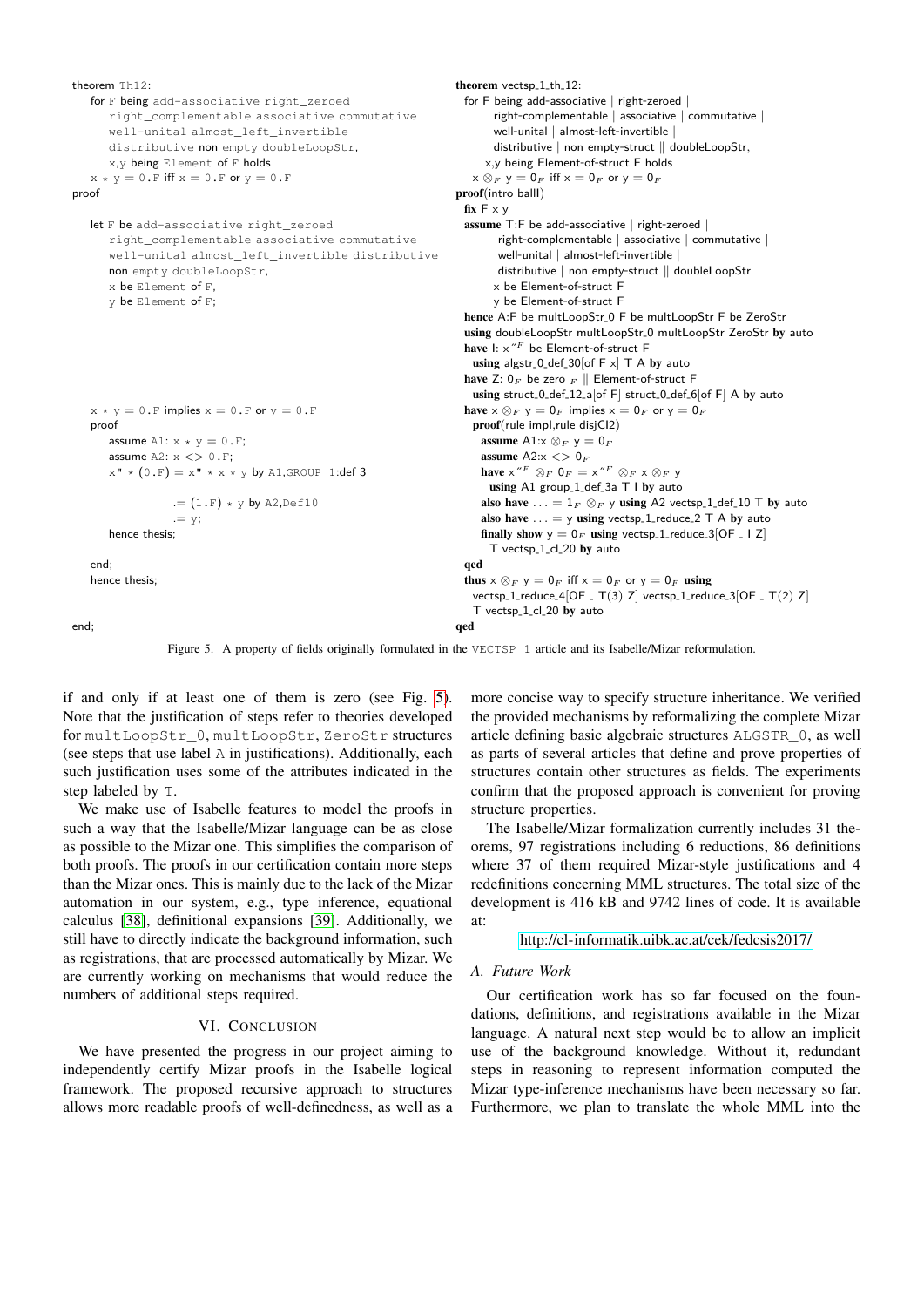Isabelle/Mizar environment in an automated way and with the help of automatically finding related concepts between logics [\[40\]](#page-9-7), as well as by improving the currently available Isabelle automation for Mizar [\[41\]](#page-9-8) we hope to cross-verify large parts of the translated MML in Isabelle which is also one of the important steps in the creation of a combined formal library spanning multiple foundations and systems [\[42\]](#page-9-9).

#### *Acknowledgements*

This work has been supported by the OeAD Scientific  $\&$ Technological Cooperation with Poland grant PL 03/2016.

#### **REFERENCES**

- <span id="page-8-0"></span>[1] X. Leroy, "Formal verification of a realistic compiler," *Commun. ACM*, vol. 52, no. 7, pp. 107–115, 2009. doi: 10.1145/1538788.1538814
- <span id="page-8-1"></span>[2] G. Klein, J. Andronick, K. Elphinstone, T. C. Murray, T. Sewell, R. Kolanski, and G. Heiser, "Comprehensive formal verification of an OS microkernel," *ACM Trans. Comput. Syst.*, vol. 32, no. 1, p. 2, 2014. doi: 10.1145/2560537
- <span id="page-8-2"></span>[3] J. Harrison, "Floating-Point Verification," *J. UCS*, vol. 13, no. 5, pp. 629–638, 2007. doi: 10.3217/jucs-013-05-0629
- <span id="page-8-3"></span>[4] T. C. Hales, M. Adams, G. Bauer, D. T. Dang, J. Harrison, T. L. Hoang, C. Kaliszyk, V. Magron, S. McLaughlin, T. T. Nguyen, T. Q. Nguyen, T. Nipkow, S. Obua, J. Pleso, J. Rute, A. Solovyev, A. H. T. Ta, T. N. Tran, D. T. Trieu, J. Urban, K. K. Vu, and R. Zumkeller, "A formal proof of the Kepler conjecture," *Forum of Mathematics, Pi*, vol. 5, 2017. doi: 10.1017/fmp.2017.1
- <span id="page-8-4"></span>[5] G. Bancerek, C. Bylinski, A. Grabowski, A. Korniłowicz, R. Matuszewski, A. Naumowicz, K. Pąk, and J. Urban, "Mizar: State-ofthe-art and Beyond," in *Intelligent Computer Mathematics - International Conference, CICM 2015*, ser. LNCS, M. Kerber, J. Carette, C. Kaliszyk, F. Rabe, and V. Sorge, Eds., vol. 9150. Springer, 2015. doi: 10.1007/978-3-319-20615-8\_17 pp. 261–279.
- <span id="page-8-5"></span>[6] J. Alama, M. Kohlhase, L. Mamane, A. Naumowicz, P. Rudnicki, and J. Urban, "Licensing the Mizar Mathematical Library," in *Proc. 10th International Conference on Intelligent Computer Mathematics (CICM 2011)*, ser. LNCS, J. H. Davenport, W. M. Farmer, J. Urban, and F. Rabe, Eds., vol. 6824. Springer, 2011. doi: 10.1007/978-3-642-22673-1\_11 pp. 149–163.
- <span id="page-8-6"></span>[7] M. Wenzel, L. C. Paulson, and T. Nipkow, "The Isabelle framework," in *Theorem Proving in Higher Order Logics, 21st International Conference, TPHOLs 2008*, ser. LNCS, O. A. Mohamed, C. A. Muñoz, and S. Tahar, Eds., vol. 5170. Springer, 2008. doi: 10.1007/978-3-540-71067-7\_7 pp. 33–38.
- <span id="page-8-7"></span>[8] J. C. Blanchette, M. Haslbeck, D. Matichuk, and T. Nipkow, "Mining the Archive of Formal Proofs," in *Intelligent Computer Mathematics (CICM 2015)*, ser. LNCS, M. Kerber, J. Carette, C. Kaliszyk, F. Rabe, and V. Sorge, Eds., vol. 9150. Springer, 2015. doi: 10.1007/978-3-319- 20615-8\_1 pp. 3–17.
- <span id="page-8-8"></span>[9] Y. Bertot, "A Short Presentation of Coq," in *Theorem Proving in Higher Order Logics (TPHOLs 2008)*, ser. LNCS, O. A. Mohamed, C. A. Muñoz, and S. Tahar, Eds., vol. 5170. Springer, 2008. doi: 10.1007/978- 3-540-71067-7\_3 pp. 12–16.
- <span id="page-8-9"></span>[10] L. Cruz-Filipe, H. Geuvers, and F. Wiedijk, "C-CoRN, the Constructive Coq Repository at Nijmegen," in *Mathematical Knowledge Management (MKM'04)*, ser. LNCS, A. Asperti, G. Bancerek, and A. Trybulec, Eds., vol. 3119. Springer, 2004. doi: 10.1007/978-3-540-27818-4\_7 pp. 88– 103.
- <span id="page-8-10"></span>[11] G. Gonthier and A. Mahboubi, "An introduction to small scale reflection in Coq," *J. Formalized Reasoning*, vol. 3, no. 2, pp. 95–152, 2010. doi: 10.6092/issn.1972-5787/1979
- <span id="page-8-11"></span>[12] A. Grabowski and T. Mitsuishi, "Formalizing Lattice-Theoretical Aspects of Rough and Fuzzy Sets," in *Rough Sets and Knowledge Technology – 10th International Conference, RSKT 2015, held as part of the International Joint Conference on Rough Sets, IJCRS 2015, Tianjin, China, November 20–23, 2015, Proceedings*, 2015. doi: 10.1007/978-3- 319-25754-9\_31 pp. 347–356.
- <span id="page-8-12"></span>[13] L. C. Paulson, "Isabelle: The next 700 theorem provers," in *Logic and Computer Science (1990)*, P. Odifreddi, Ed., 1990, pp. 361–386.
- <span id="page-8-13"></span>[14] C. Kaliszyk, K. Pak, and J. Urban, "Towards a Mizar Environment for Isabelle: Foundations and Language," in *Proc. 5th Conference on Certified Programs and Proofs (CPP 2016)*, J. Avigad and A. Chlipala, Eds. ACM, 2016. doi: 10.1145/2854065.2854070 pp. 58–65.
- <span id="page-8-14"></span>[15] C. Kaliszyk and K. Pak, "Presentation and Manipulation of Mizar Properties in an Isabelle Object Logic," in *Intelligent Computer Mathematics - 10th International Conference, CICM 2017, Edinburgh, UK, July 17- 21, 2017, Proceedings*, ser. LNCS, H. Geuvers, M. England, O. Hasan, F. Rabe, and O. Teschke, Eds., vol. 10383. Springer, 2017. doi: 10.1007/978-3-319-62075-6\_14 pp. 193–207.
- <span id="page-8-15"></span>[16] C. Schürmann, "The Twelf Proof Assistant," in *Theorem Proving in Higher Order Logics, 22nd International Conference, TPHOLs 2009*, ser. LNCS, S. Berghofer, T. Nipkow, C. Urban, and M. Wenzel, Eds., vol. 5674. Springer, 2009. doi: 10.1007/978-3-642-03359-9\_7 pp. 79– 83.
- <span id="page-8-16"></span>[17] F. Rabe, "A logical framework combining model and proof theory," *Mathematical Structures in Computer Science*, vol. 23, no. 5, pp. 945– 1001, 2013. doi: 10.1017/S0960129512000424
- <span id="page-8-17"></span>[18] M. Wenzel, "Isar - A Generic Interpretative Approach to Readable Formal Proof Documents," in *Theorem Proving in Higher Order Logics, 12th International Conference, TPHOLs'99*, ser. LNCS, Y. Bertot, G. Dowek, A. Hirschowitz, C. Paulin, and L. Théry, Eds., vol. 1690. Springer, 1999. doi: 10.1007/3-540-48256-3\_12 pp. 167–184.
- <span id="page-8-18"></span>[19] M. Wenzel and F. Wiedijk, "A Comparison of Mizar and Isar," *J. Autom. Reasoning*, vol. 29, no. 3-4, pp. 389–411, 2002. doi: 10.1023/A:1021935419355
- <span id="page-8-19"></span>[20] K. Pak, "Readable Formalization of Euler's Partition Theorem in Mizar," in *Intelligent Computer Mathematics – International Conference, CICM 2015, Washington, DC, USA, July 13–17, 2015, Proceedings*, 2015. doi: 10.1007/978-3-319-20615-8\_14 pp. 211–226.
- <span id="page-8-20"></span>[21] K. Pak, "Automated Improving of Proof Legibility in the Mizar System," in *Intelligent Computer Mathematics – International Conference, CICM 2014, Coimbra, Portugal, July 7–11, 2014. Proceedings*, 2014. doi: 10.1007/978-3-319-08434-3\_27 pp. 373–387.
- <span id="page-8-21"></span>[22] K. Pak, "Improving Legibility of Formal Proofs Based on the Close Reference Principle is NP-hard," *Journal of Automated Reasoning*, vol. 55, no. 3, pp. 295–306, 2015. doi: 10.1007/s10817-015-9337-1
- <span id="page-8-22"></span>[23] J. Harrison, "A Mizar Mode for HOL," in *Theorem Proving in Higher Order Logics: 9th International Conference, TPHOLs'96*, ser. LNCS, J. von Wright, J. Grundy, and J. Harrison, Eds., vol. 1125. Springer, 1996. doi: 10.1007/BFb0105406 pp. 203–220.
- <span id="page-8-23"></span>[24] C. Kaliszyk and F. Wiedijk, "Merging Procedural and Declarative Proof," in *Types for Proofs and Programs, International Conference, TYPES 2008*, ser. LNCS, S. Berardi, F. Damiani, and U. de'Liguoro, Eds., vol. 5497. Springer, 2008. doi: 10.1007/978-3-642-02444-3\_13 pp. 203– 219.
- <span id="page-8-24"></span>[25] D. Syme, "Three Tactic Theorem Proving," in *Theorem Proving in Higher Order Logics, 12th International Conference, TPHOLs'99, Nice, France, September, 1999, Proceedings*, ser. LNCS, Y. Bertot, G. Dowek, A. Hirschowitz, C. Paulin-Mohring, and L. Théry, Eds., vol. 1690. Springer, 1999. doi: 10.1007/3-540-48256-3\_14 pp. 203–220.
- <span id="page-8-25"></span>[26] F. Wiedijk, "Mizar Light for HOL Light," in *Theorem Proving in Higher Order Logics, 14th International Conference, TPHOLs 2001*, ser. LNCS, R. J. Boulton and P. B. Jackson, Eds., vol. 2152. Springer, 2001. doi: 10.1007/3-540-44755-5\_26. ISBN 3-540-42525-X pp. 378–394.
- <span id="page-8-26"></span>[27] ——, "A Synthesis of the Procedural and Declarative Styles of Interactive Theorem Proving," *Logical Methods in Computer Science*, vol. 8, no. 1, 2012. doi: 10.2168/LMCS-8(1:30)2012
- <span id="page-8-27"></span>[28] P. Corbineau, "A Declarative Language for the Coq Proof Assistant," in *Types for Proofs and Programs, International Conference, TYPES 2007*, ser. LNCS, M. Miculan, I. Scagnetto, and F. Honsell, Eds., vol. 4941. Springer, 2007. doi: 10.1007/978-3-540-68103-8\_5. ISBN 978- 3-540-68084-0 pp. 69–84.
- <span id="page-8-28"></span>[29] S. Jaskowski, "On the rules of suppositions," ´ *Studia Logica*, vol. 1, 1934.
- <span id="page-8-29"></span>[30] J. Urban, "MPTP 0.2: Design, implementation, and initial experiments," *J. Autom. Reasoning*, vol. 37, no. 1–2, pp. 21–43, 2006. doi: 10.1007/s10817-006-9032-3
- <span id="page-8-30"></span>[31] C. Kaliszyk and J. Urban, "MizAR 40 for Mizar 40," *J. Autom. Reasoning*, vol. 55, no. 3, pp. 245–256, 2015. doi: 10.1007/s10817- 015-9330-8
- <span id="page-8-31"></span>[32] O. Kunčar, "Reconstruction of the Mizar type system in the HOL Light system," in *WDS Proceedings of Contributed Papers: Part I – Mathematics and Computer Sciences*, J. Pavlu and J. Safrankova, Eds. Matfyzpress, 2010, pp. 7–12.